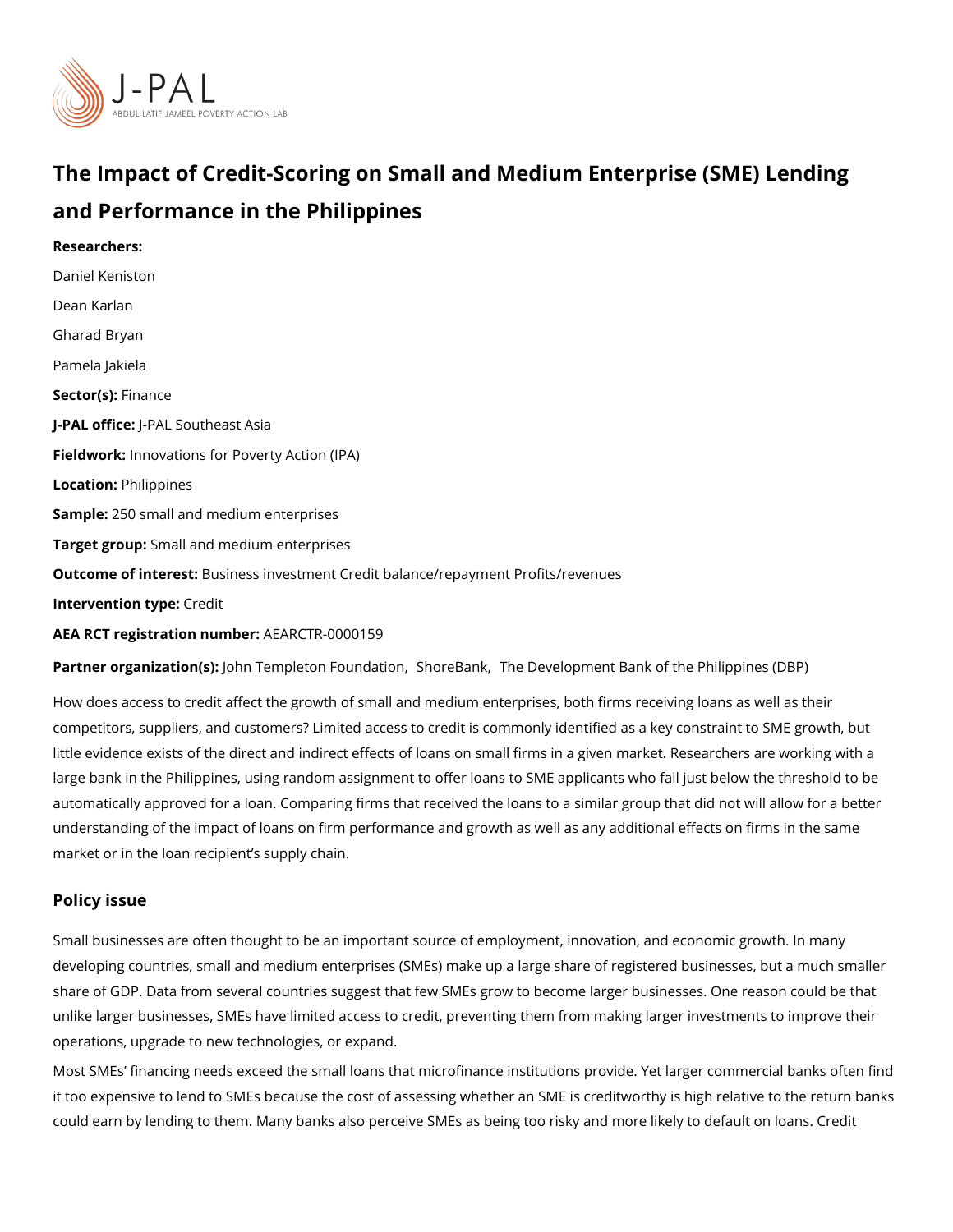scoring has been used extensively in developed countries to reduce the cost and time required to process loan applications and to assess the riskiness of loan applicants in order to make small business and consumer lending profitable for banks. Can a credit-scoring system increase lending to SMEs in emerging markets, and does access to credit improve these businesses' profitability? How does increased access to credit affect other businesses in the same market, namely the competitors, suppliers, and customers of businesses receiving loans?

# **Context of the evaluation**

In the Philippines, the vast majority of registered enterprises are small or medium sized. Nationwide, there are over 800,000 micro, small, or medium enterprises. These businesses span a range of industry sectors, including wholesale and retail trade, manufacturing, and services. Promoting SME growth is a central focus of national policy and all banks are mandated to set aside at least 8 percent of their total loan portfolios for SMEs. The Development Bank of the Philippines (DBP) is a development banking institution mandated to provide medium and long term loans to SMEs. In 2013, DBP began to roll out its new Retail Lending Program for Micro and Small Enterprises in 45 bank branches across the country. Under this program, DBP will make lending decisions using credit scoring software, which will determine loan approvals based on verifiable client information and an objective credit score, replacing the current approval process which relies on loan officers' perceptions about applicants' creditworthiness.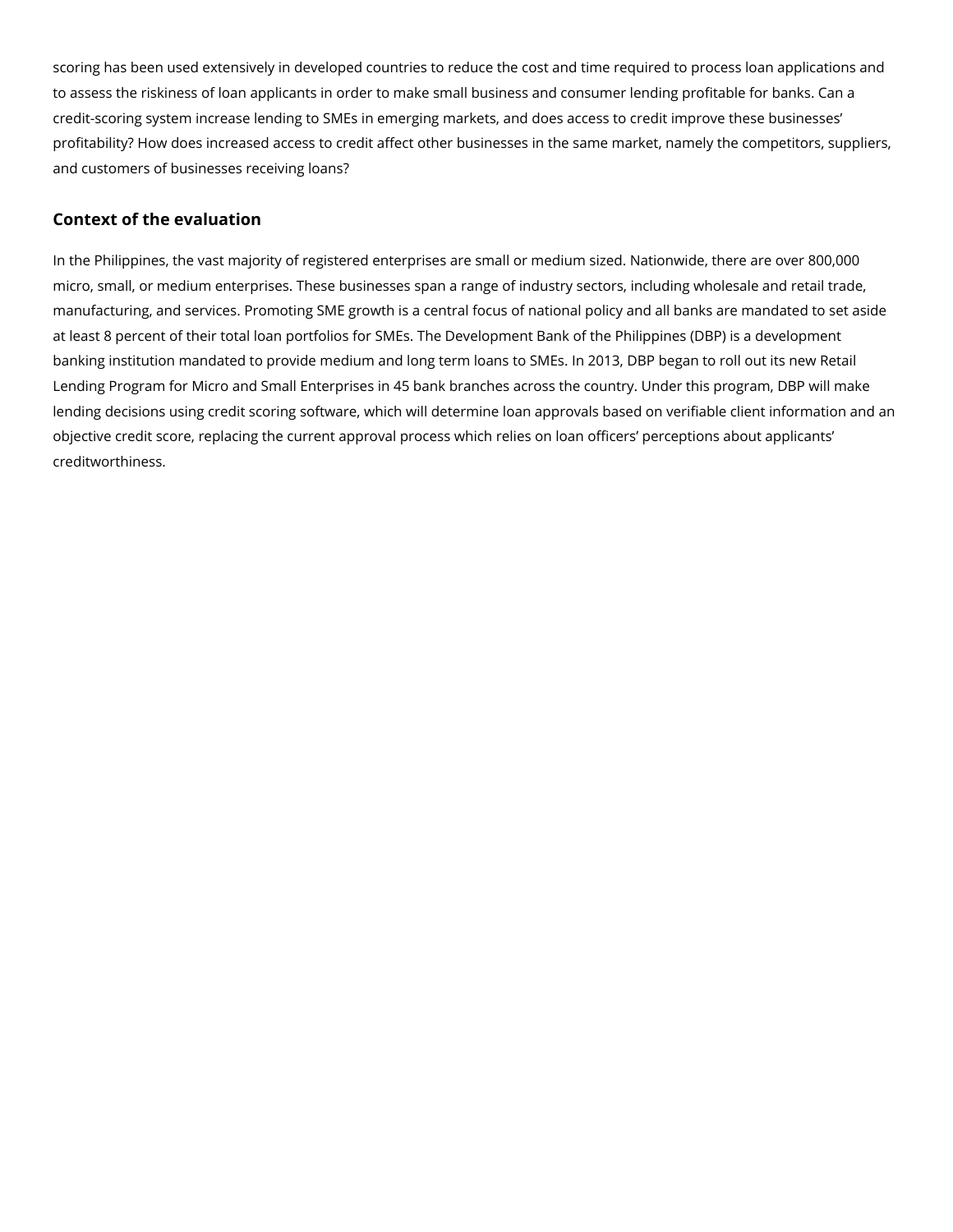

Bank staff fills out paperwork in the Philippines

## **Details of the intervention**

Researchers are conducting a randomized evaluation in partnership with the Development Bank of the Philippines (DBP) to test how access to credit affects both borrowing businesses' performance and that of their competitors and suppliers. Each of the 45 DBP branches will advertise the new Retail Lending Program to SMEs in their area and encourage them to apply. The branches will be assigned to either target SMEs in certain randomly chosen industries for loans (e.g. bakeries or water purification plants) or to not target any industries in particular. After SMEs submit an application, the credit scoring software will assign each applicant a score. Applicants whose scores fall in a pre-defined range just below the minimum score that automatically qualifies someone for a loan will be randomly assigned to either receive a loan or serve as part of the comparison group. In branches that are randomly assigned to target certain industries, marginally qualified applicants in the targeted industries will have a 90 percent chance of receiving a loan. This randomized "bubble" will include approximately 250 of these marginally qualified applicants.

DBP's credit committee will then review all loans approved by the credit scoring system prior to final approval, reserving the right to deny loans based on information not included in the credit scoring model, such as criminal history. Loan officers will separately record whether they would have normally approved the loan without the credit scoring system, allowing researchers